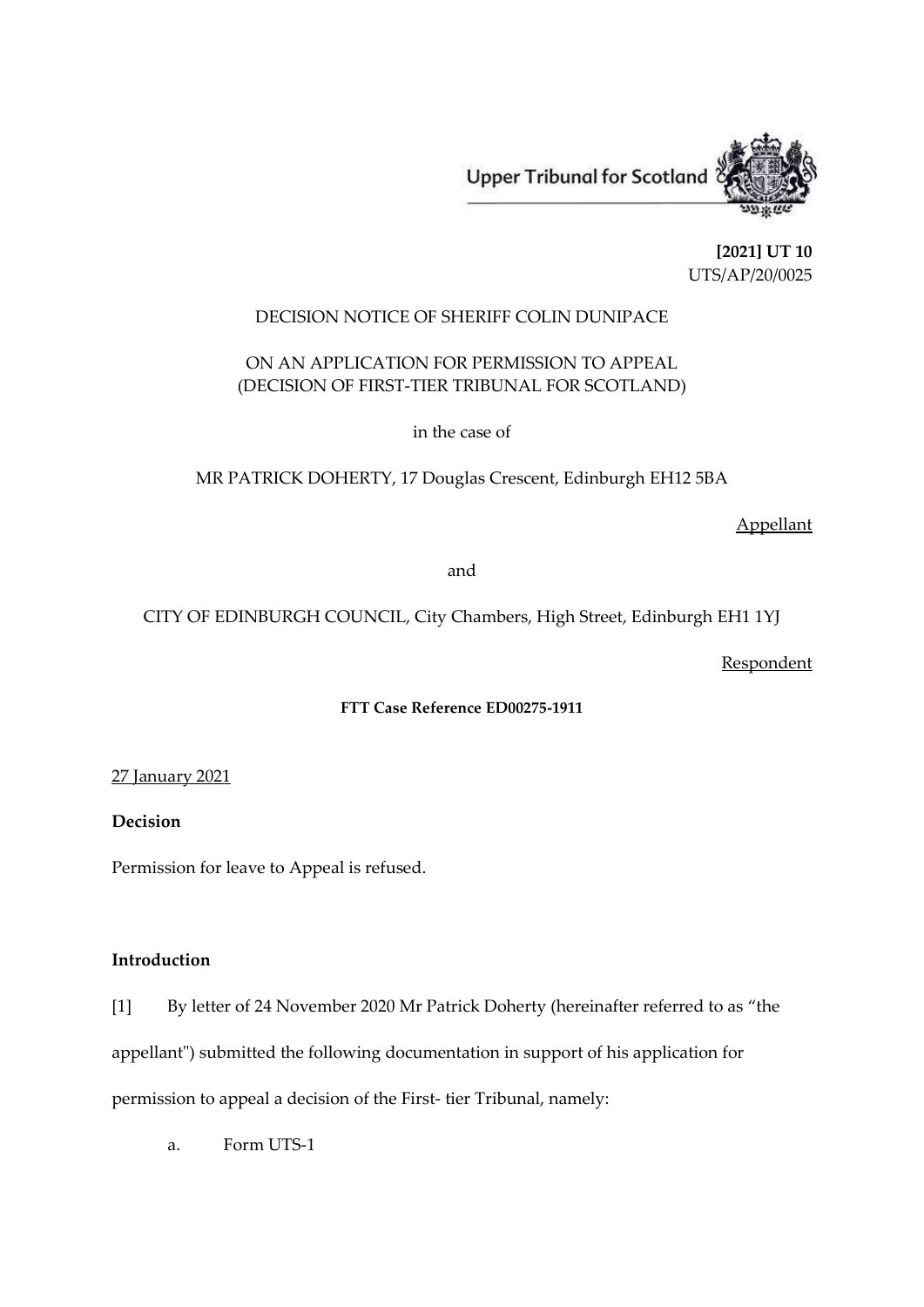- b. Adjudicator's decision
- c. Decision to refuse Review
- d. Application to First-tier Tribunal for Permission to Appeal
- e. Decision of First-tier Tribunal refusing Permission to Appeal

[2] By way of background it can be noted that a Penalty Charge Notice ED33010520 was issued to the appellant in respect of an alleged parking contravention at 09.38 on 29 October 2019 in Douglas Crescent, Edinburgh, the nature of said allegation being that the appellant had parked in a restricted street during prescribed hours. The appellant lodged an appeal against this Penalty Charge Notice on 15 November 2019 to the Parking and Bus Lane Tribunal for Scotland.

[3] Given that the appellant had requested that his appeal be dealt with by way of a personal hearing, the matter was set down for an In-Person Hearing on 29 July 2020. At this Hearing the appellant was personally in attendance, represented by Mr Drummond. (The status of Mr Drummond is not clear, but in any event he was permitted to act as a representative by the Tribunal). Edinburgh City Council were represented at this Hearing by Mr Hutchison. The appellant gave evidence on his own behalf, as did Ms Jacqueline Kirkpatrick, who also gave evidence on his behalf.

[4] The Tribunal subsequently determined that the contravention had occurred, that the Penalty Charge Notice had been properly issued, and that that it should not be rescinded. Further it was determined that the vehicle tow release fee should not be refunded. The Appeal was accordingly dismissed. The full reasons for the decision of the Tribunal are as set out in the decision of 29 July 2020.

[5] The appellant thereafter requested a review of the foregoing decision under Rule 17 of the First-tier Tribunal for Scotland General Regulatory Chamber Parking and Bus Lane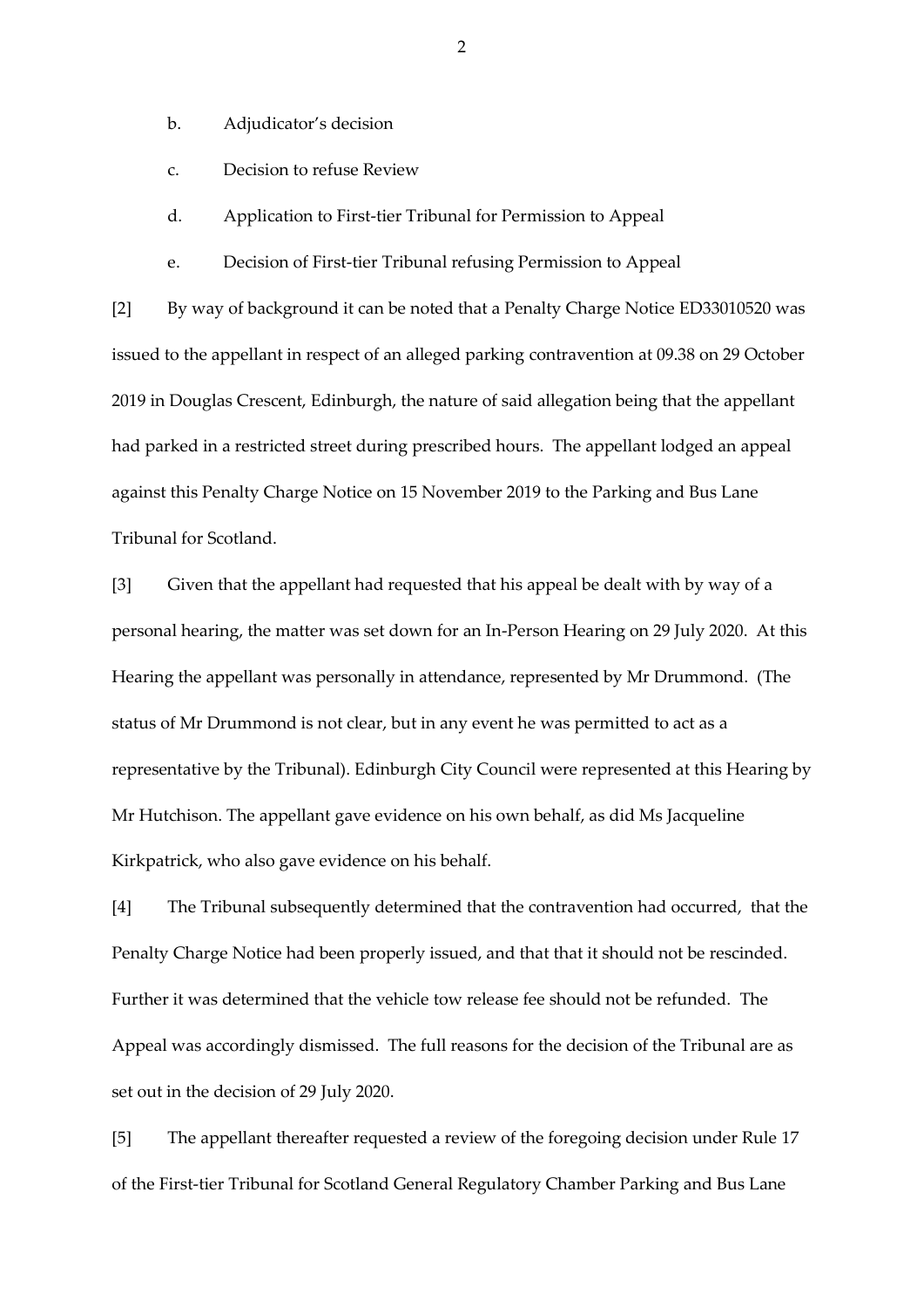Appeals (Rules of Procedure) Regulations 2020 (hereinafter referred to as the 'Rules of Procedure') on 27 August 2020. This request was considered by the Chamber President, on 9 September 2020. The foregoing decision is referred to for its terms in relation to the procedural history of the Appeal to that date.

[6] This application for review was refused on 9 September 202 on the basis that the appellant had not lodged his application for Review within 14 days of the date of the decision of the Tribunal in terms of Rule 17(3)(b) of the foregoing Rules of Procedure. This decision made reference to the fact that the original decision of the Tribunal to refuse the appeal had been made on 29 July 2020, and that the terms of Rule 17(3)(b) of the Rules of Procedure required that an application for a review must be made within 14 days of the decision being made, or within 14 days of the date upon which the written reasons were sent to the applicant. It was accordingly observed, and I do not understand that issue has been taken with this assessment, that an application for review should have been submitted by 12 August 2020.

[7] In terms of the chronology of the application for review as set out in the decision of the Chamber President the following occurred:

a. On 6 August 2020 the appellant wrote to the Tribunal indicating a desire to appeal the decision of 29 July 2020, stating that he was unclear on the method of appeal and also questioning the forum for any such appeal. The First-tier Tribunal responded to the appellant indicating that they were at that stage unclear as to whether he was intending to apply for a review of the decision of the Tribunal, or rather was intent upon appealing that decision to the Upper Tribunal.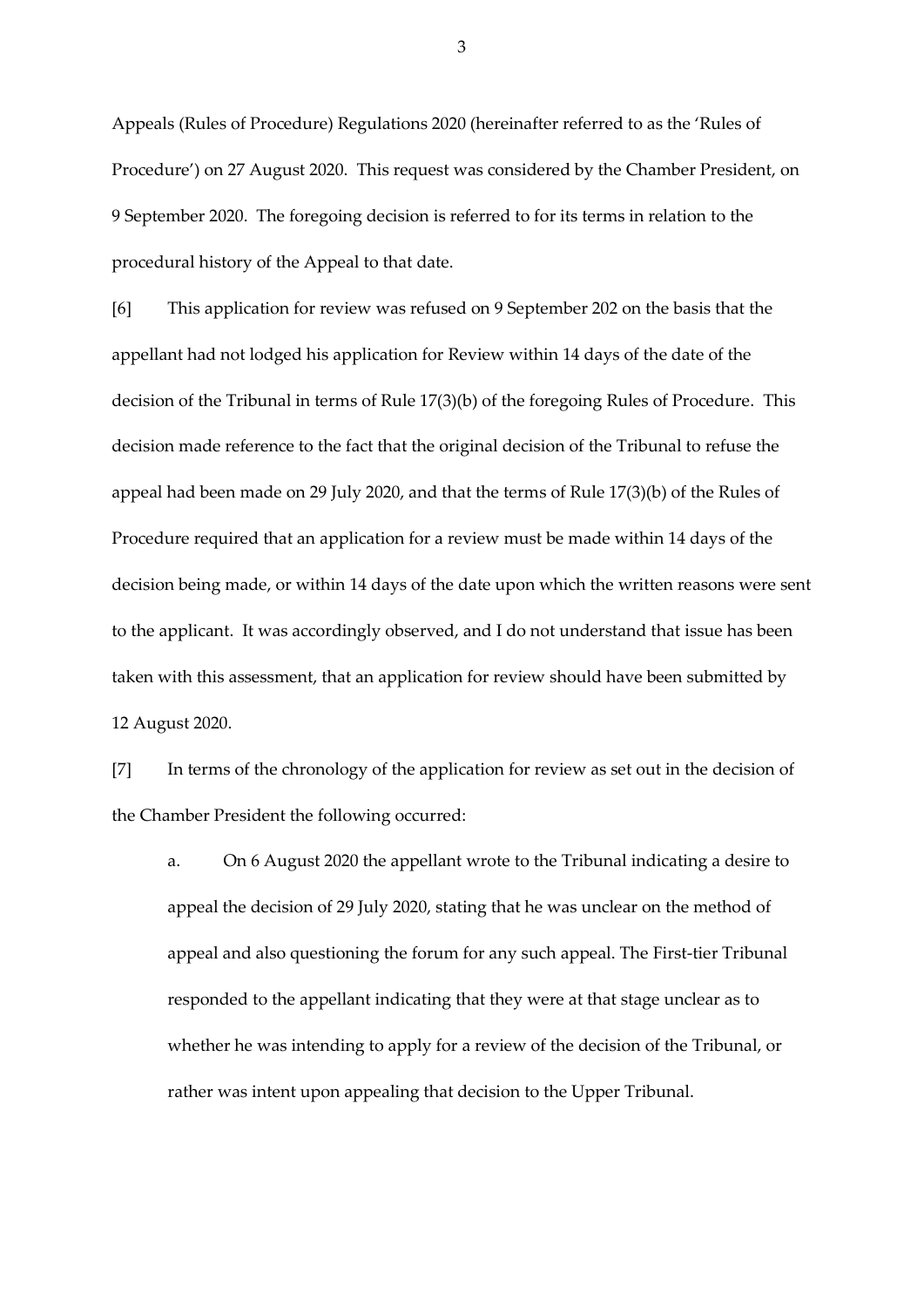b. As a result of the perceived ambiguity of the appellant's position the Proper Officer of the First-tier Tribunal contacted him by email, advising him regarding the procedure for an application to review the decision, and also advising that if he did wish to lodge an appeal against the decision, that he should contact the Tribunal intimating his intention to do so. It was stated that further information regarding the review procedure was furnished to the Appellant by email.

c. The appellant subsequently contacted the Tribunal on 10 August 2020 advising that having considered the grounds available allowing him to seek a review of the Adjudicator's decision, that he had concluded that he in fact wished to lodge an appeal against that decision. Upon receipt of this clarification the approach adopted by the Tribunal at that time was to consider that the Appellant had removed any lingering ambiguity regarding his intentions, and that it was apparent that he did not wish to review the previous decision but instead wished to lodge an intention to appeal that decision.

d. On the same date, namely 10 August 2020, the appellant stated in another email to the Proper Officer that unfortunately he believed that she may have misread his earlier message as he had asked not about how to seek a review but instead how to lodge an appeal. He also sought further information from the Proper Officer regarding the appeal process, and from this request the Tribunal concluded that he had expressed his intention clearly to the extent that he wished to appeal against the decision previously made rather than to seek to review the decision.

e. The appellant contacted the Proper Officer again (presumably by email) on 13 August 2020 seeking a response from the Proper Officer given his anxiety about the appeal process. The appellant does not appear to have made any reference to any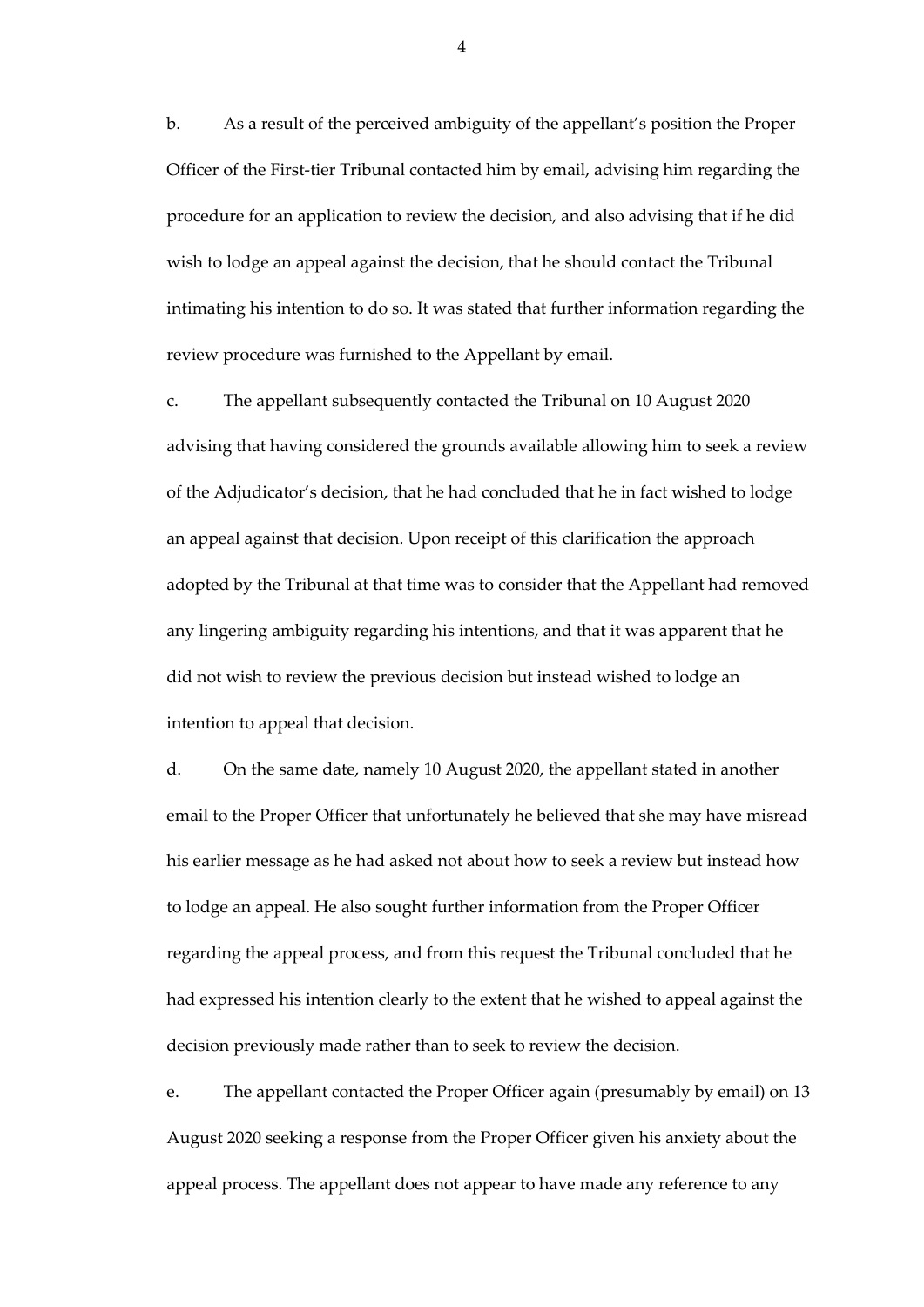review of the previous decision within this email. A further email was sent by the appellant to the Proper Officer on 19 August 2020 requesting that progress be made in relation to his proposed appeal given that he presumed there might be a time limit for lodging same. The Tribunal again observed that there was no suggestion in this further email of any intention on his part to apply for a review of the decision.

[8] The position of the Tribunal appears to be that the purported application for review by the appellant was in any event out of time. The matter was formally considered by Chamber President Green in terms of Rule 17 of the First-tier Tribunal for Scotland General Regulatory Chamber Parking and Bus Lane Appeals (Rules of Procedure) Regulations 2020 on 9 September 2020. In reaching his decision the Chamber President made reference to the foregoing chronology which he concluded demonstrated that the intention of the appellant was to appeal the decision to the Upper Tribunal and not to seek a review had been made clear and that he was aware of the difference between these procedures given that he subsequently applied to the First-tier Tribunal on 27 August 2020. Accordingly this application was out of time.

[9] The Tribunal observed that Rule 4 of the aforementioned 2020 Rules of Procedure conferred case management powers on the Tribunal and that in particular that Rule 4(3)(a) provided that the Tribunal may by order extend or shorten the time for complying with any rule, practice direction or order. In the present case the Chamber President indicated that he was unable to consider making any such order given that the appellant had not explained why he had delayed making his application for a review until 27 August 2020. The Chamber President thereafter went on to observe that the appellant's application may have been clear, but that it did not explain or give any reason for the delay in the making of that application, and as such said application was to be disallowed as having been lodged too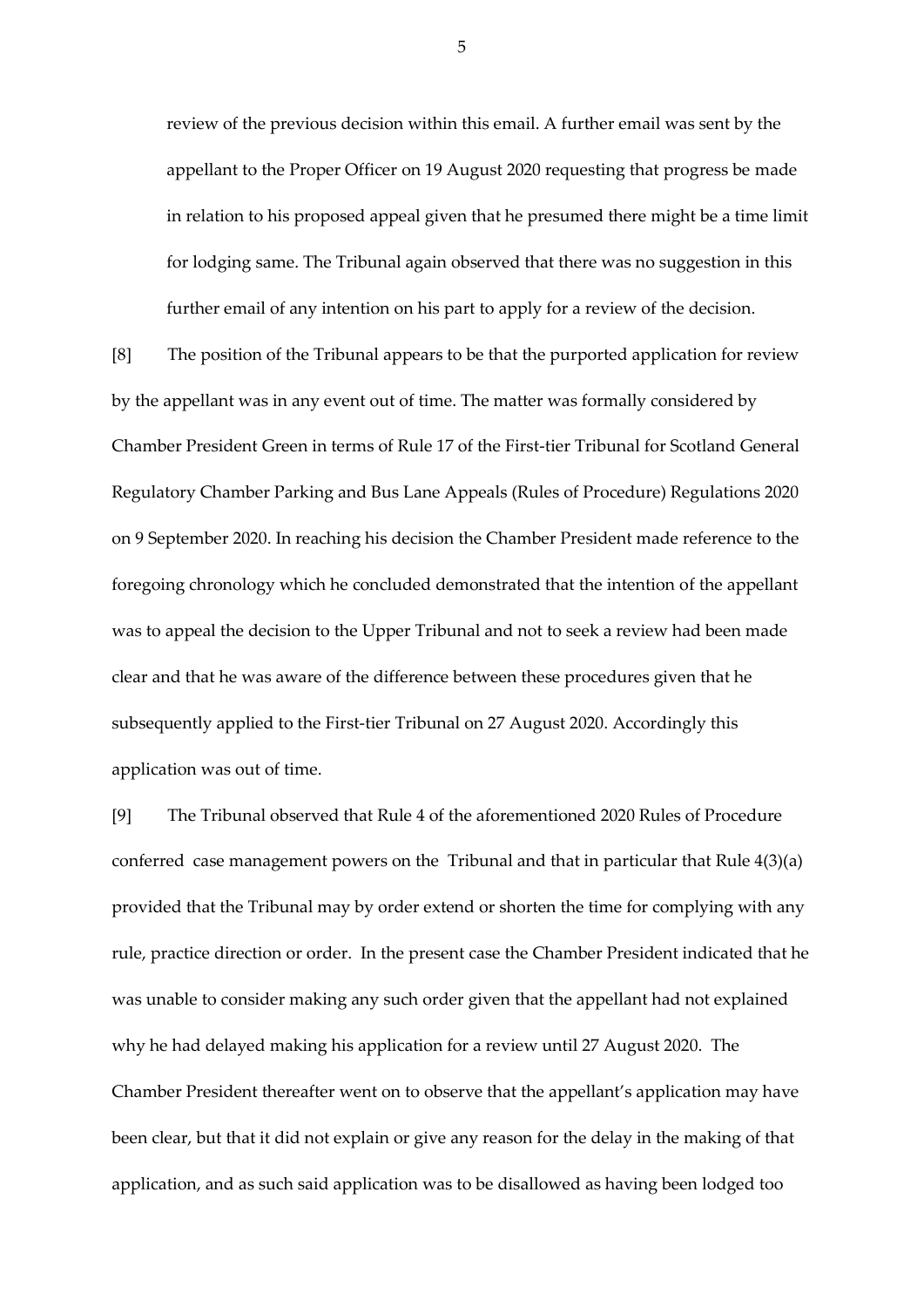late. In his decision the Chamber President further observed that the terms of the Tribunals (Scotland) Act 2014 section 43(4) provided that the exercise of discretion whether a decision should be reviewed was a decision which could not in itself give rise to any further review or appeal.

[10] Following the issuing of the aforementioned decision the appellant contacted the Proper Officer by email on 18 September 2020, referring to the aforementioned decision of the Chamber President, indicating his disappointment with that decision given his position that he had not been aware that his application for review was out of time, and advising that if he had he been so aware that this factor was to be considered that he would have explained in his application the reason for the delay in its lodging, which he attributed to correspondence with the Tribunal 'straightening out what was needed etc'. The appellant indicated that he wished to know what he could do to further to progress matters, and enquired about the procedure and time-limits for lodging an appeal.

[11] The appellant contacted the Tribunal by email on 23 September 2020 indicating that he had not received a reply to his email of 18 September 2020 and had called the offices of the tribunal on a number of occasions. The appellant stated that he considered that he had no option other than to seek permission to appeal to the Upper Tribunal and that his correspondence of 23 September 2020 should be treated as constituting his application for such permission. The appellant made reference to the fact that his application for review had been refused on the basis that it was lodged out of time and that no(t) request for it to be received and considered late had been made along with his application for review. The appellant requested that the contents of his correspondence be taken into consideration when his application for permission to appeal was to be considered.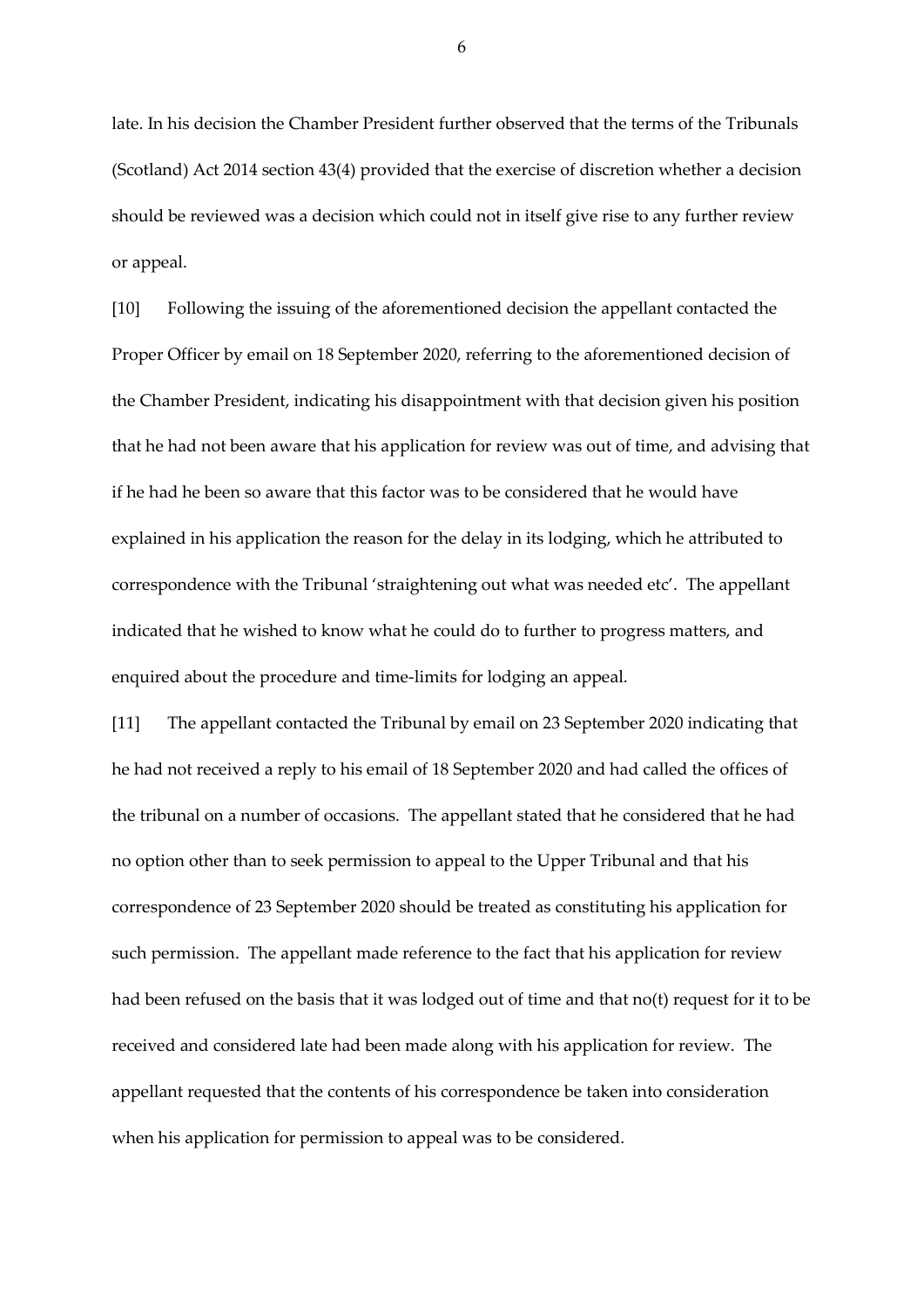[12] The appellant opined that he had always considered that an appeal rather than the review was the correct way to proceed in his case although previous correspondence and in particular a telephone conversation of 25 August 2020 meant that he had been persuaded by the Tribunal that he should lodge an application for review and not an appeal. The appellant stated that that having done so on 27 August 2020 that at no time had he been advised that time that the time for lodging his application had passed and that when lodging the application that he should ask for it to be received late. He stated that had he been so asked that he would have complied with this request. The appellant observed that had such information be provided by him then the likelihood was that the review would have proceeded, and stated that the reason his application for review was late was because he had been in correspondence with the Tribunal about best to proceed with this case. The appellant stated that he now wished to appeal to the Upper Tribunal on a number of points of law. These points of law were as follows:

a) The Adjudicator erred in law by failing to specify the 'range of factors' where which were taken into account in reaching her decision;

b) The Adjudicator erred in law by failing to specify what weight was attached to any of the said factors;

c) The Adjudicator's decision states that she considered 'all of the evidence in the round'. The Adjudicator asked in law by failing to specify what evidence was accepted, what evidence was rejected and what weight was attached to the pieces of evidence which were before the Tribunal and which resulted in the Adjudicator's decision;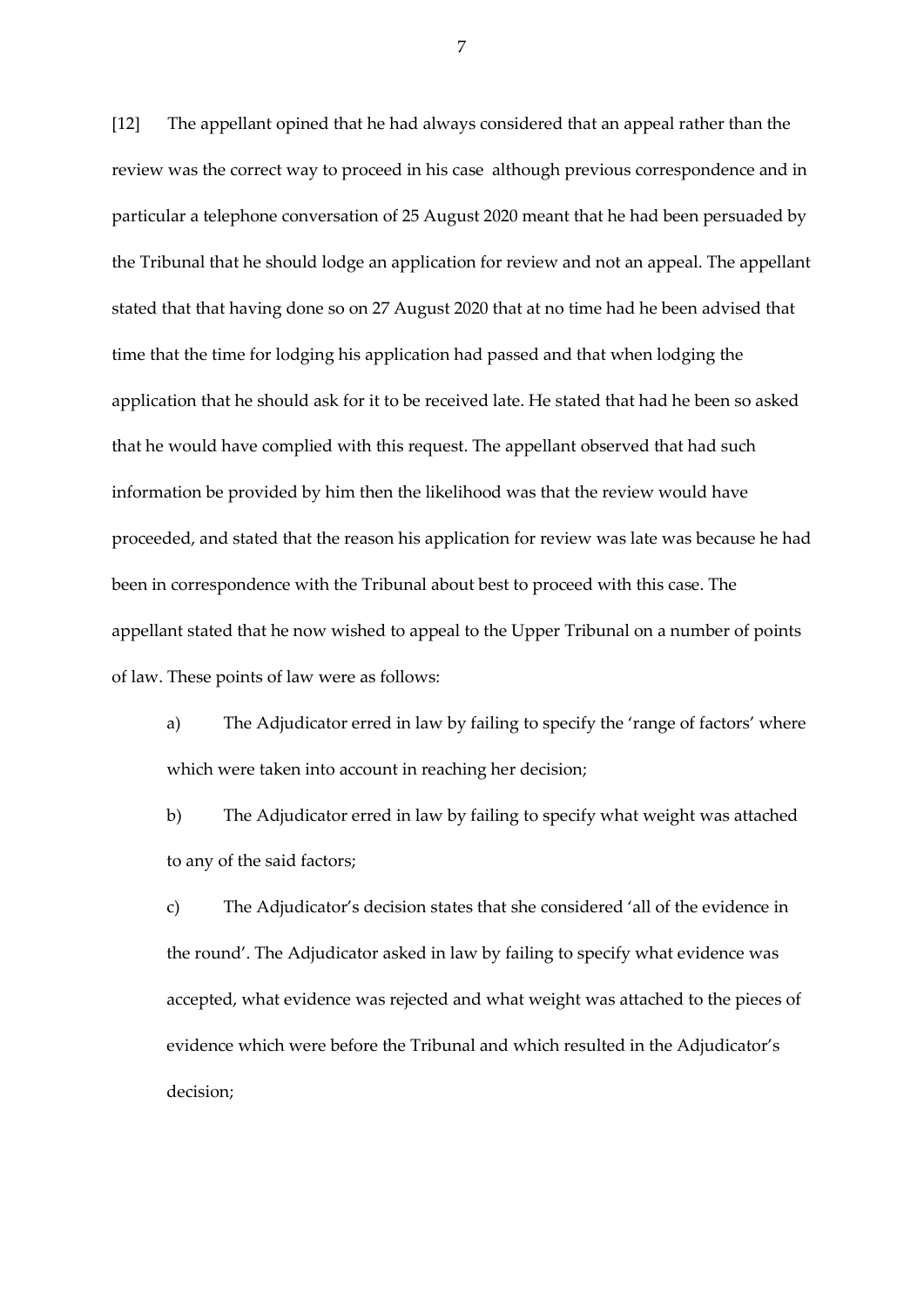d) The Adjudicator out in law by failing decision to detail or explain her acceptance or rejection of any part of the 13 pages of Final Submissions lodged by me or how those submissions were taken into account in coming to her decision;

e) The Adjudicator erred in law by wrongly determining that the issue to be determined in my appeal was whether or not a Northern Ireland Organisational Blue Badge on my vehicle was valid at the time based on the Northern Ireland Blue Badge Scheme. The correct issue for determination was whether or not the use of that Badge at the relevant time was in accordance with the terms and conditions of the Scottish blue badge scheme. The proper issue for determination was not whether or not the badge was being used here to drop off or pick up a disabled person but whether issues with a valid and proper use of the badge terms of the terms and conditions of the Scottish Blue Badge Scheme. In terms of that Scheme my vehicle could be validly part for up to 3 hours. My vehicle had been observed for a period of only 20 minutes before the issue of the relevant penalty notice;

f) The Adjudicator erred in law in finding that there was evidence before the Adjudicator to enable a determination to be made that my vehicle was not part in order to drop off or pick up a disabled person.

[13] This matter was subsequently considered by a Legal Member on 27 October 2020 in terms of rule 18 of the First-tier Tribunal for Scotland General Regulatory Chamber Parking and Bus Rules of Procedure 2020 (contained in the Schedule of the Chamber Procedure Regulations 2020 (SSI No 98) (hereinafter referred to as 'the Procedure Rules') in relation to a request for permission to appeal under section 46(3) of the Tribunals (Scotland) Act 2014. The decision of the Tribunal was to refuse permission to appeal on all grounds in terms of Rule 18 of the Procedure Rules.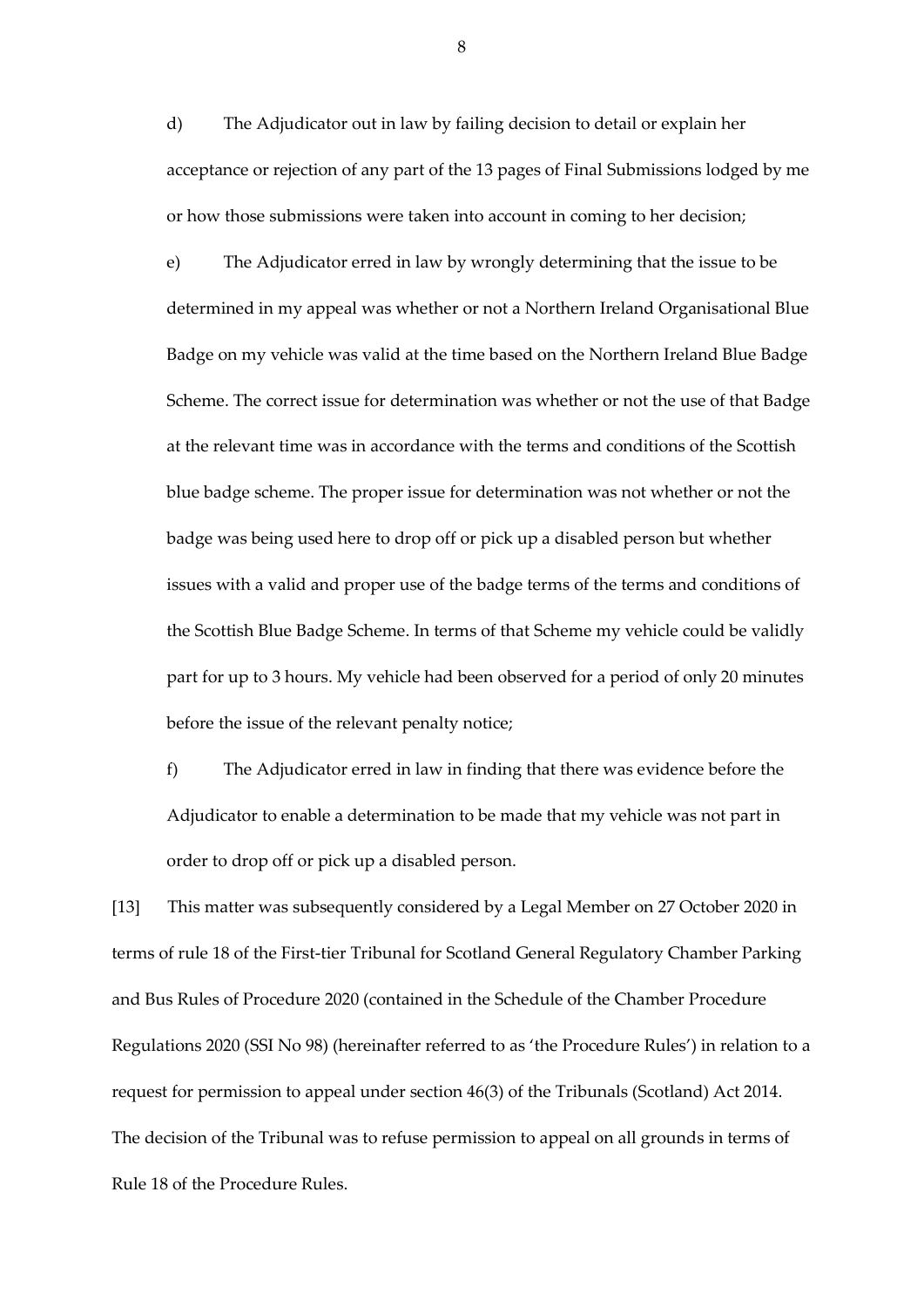[14] Full written reasons for the refusal of leave to appeal were provided by the Legal Member on 27 October 2020. In this decision the Tribunal observed that by letter dated 6 August 2020 that the appellant had written to the Tribunal indicating that he wished to appeal against the decision of 29 July 2020. Reference was made to the various communications which had taken place between the appellant and the Tribunal administration regarding the grounds upon which he could seek a review and the format any appeal or review might take. Particular reference was made to the appellant's correspondence of 10 August 2020 in which he stated that 'having looked on the grounds available to request a review of the decision in my case I have come to the view that I will in fact required to appeal this decision'. At that time the appellant sought further information in relation to whether he required to complete a separate form, and following further correspondence between the appellant and the Tribunal between 10 August 2020 and 19 August 2020, on 27 August 2020 that the appellant had duly lodged a review application which was subsequently rejected as being out of time by the Chamber President on 9 September 2020, all as set out above.

[15] It was noted thereafter that the appellant had subsequently written to the Tribunal on 23 September 2020 seeking leave to appeal to the Upper Tribunal following the rejection of the Review request. The Legal Member made reference to section 2 of the Scottish Tribunal's (Time Limits) Regulations 2016 which provides that an application for permission to appeal against a decision must be received within 30 days of the date that decision was sent to the applicant. Further reference was made to Rule 18(7) of the foregoing Regulations which provided that the time limit excluded 'any review period in terms of rule 17'. Further reference was made to the terms of Rule 18(8) of the relevant Regulations which provides that the review period should 'start on the day the request for review under rule 17 is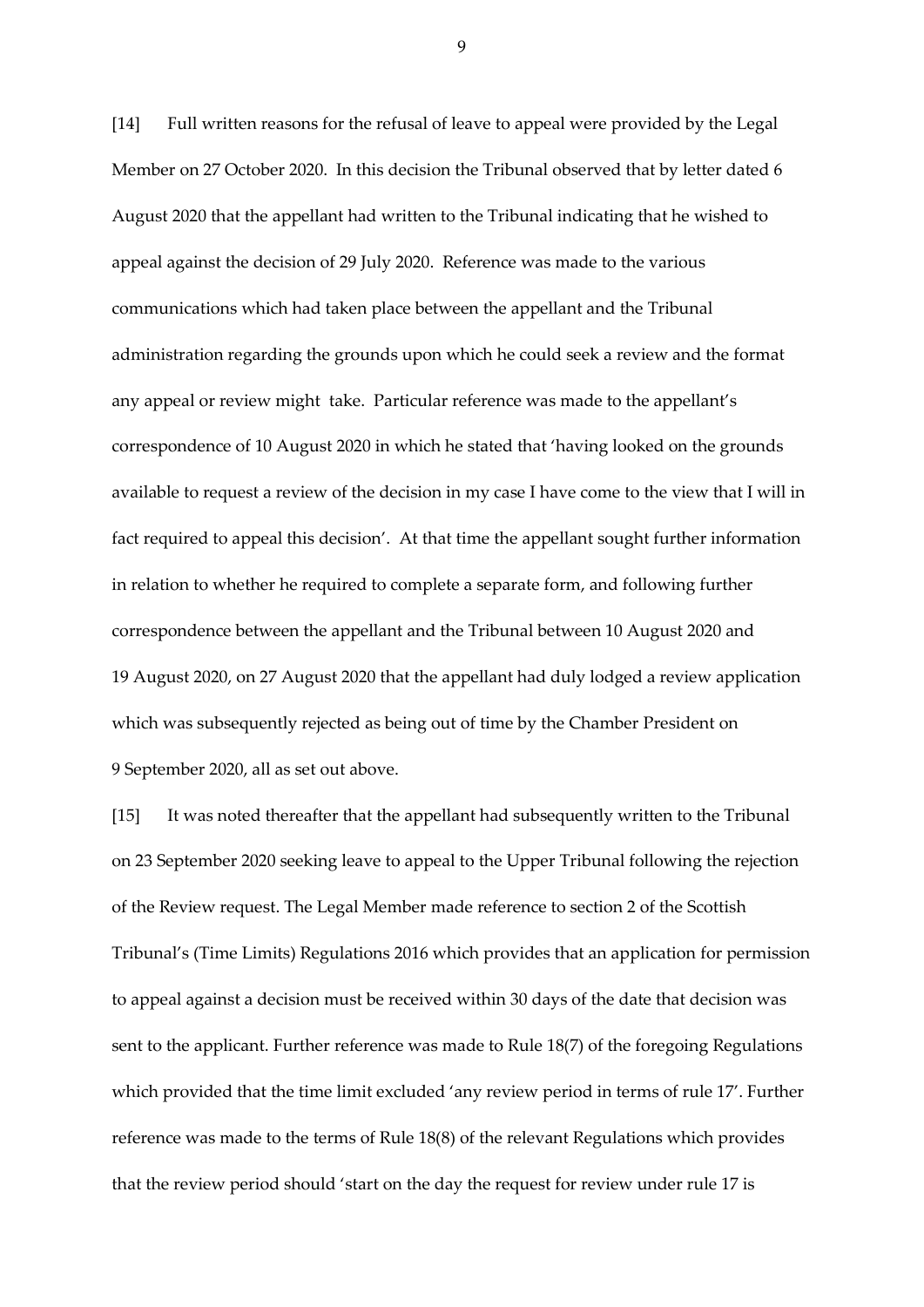received by the First-tier Tribunal … and ends on the day that the First-tier Tribunal decision under review is sent to the parties.'

[16] It was observed by the Legal Member that in the present case the review was requested on 27 August 2020 and the date on which the decision on that review was sent to the parties was 9 September 2020. It was further observed that the original decision was made and intimated to the parties via the FOAM Case Management System on 29 July 2020. It was calculated therefore that the 30 day period to seek permission to appeal would thus have expired on 28 August 2020. In the present case there was also a review period of 14 days which should be taken into account allowing for the Review process which took place between 27 August 2020 and 9 September 2020, which period fell to be disregarded in the calculation of the 30 day period in terms of Rule 18(7) of the Rules. Taking account of these time periods the Legal Member had come to the conclusion that the period during which leave to appeal could be sought expired on 11 September 2020. Given that the present Appeal was lodged on 23 September 2020, this suggested that it had not been timeously lodged.

[17] Reference was subsequently made by the Legal Member to the terms of section 2(2) of the aforementioned Scottish Tribunals (Time Limits) Regulations 2016 which permit the Tribunal to extend said period on cause shown, and consideration was given to whether the Legal Member should allow this to be received. The Legal Member of the First-tier Tribunal noted that in the appellant's letter of 23 September 2020 seeking leave to appeal, that he asked that his application to be allowed although late. The Legal Member indicated that the Tribunal was in fact prepared to extend the period on cause shown given the explanation provided by the appellant and having reference to the extensive correspondence between him and the First-tier Tribunal administrative staff which correspondence indicated that he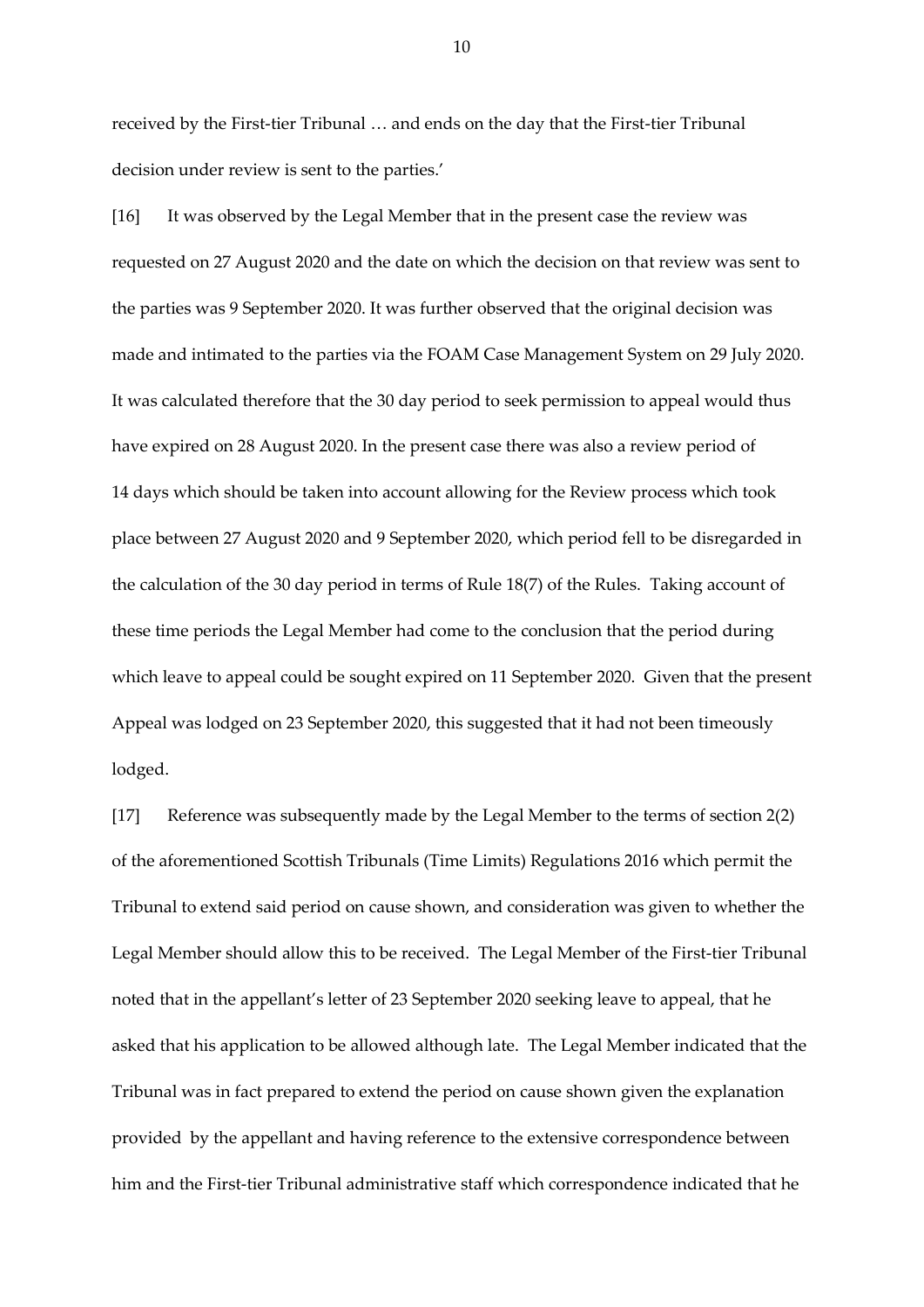sought assistance to ascertain the form and any time limits involved in the review and appeal process, and that any delay in the process might have been attributable to a misinterpretation on the part of the administrative staff in providing information on the lodging of a review rather than on lodging an appeal.

[18] Reference was thereafter made by the Legal Member to the terms of Rule 18(3) of the Procedure Rules which provides that the written application to the Tribunal for permission to appeal must:

a) identify the decision of the First-tier tribunal to which it relates;

b) identify the alleged point or points of law on which the person making the application wishes to appeal; and

c) state the result the person making the application seeking.

[19] The Legal Member of the First-tier Tribunal has concluded that the letters of 6 August 2020 and 23 September 2020 when taken together identified clearly the Tribunal decision to which the application for permission to appeal relates. In particular the appellant's letter of 6 August 2020 quotes information from the Tribunal's website on appeals and specifically references the paragraph which clearly identifies the three requirements outlined above. From this reference the legal member indicated satisfaction that the appellant was clearly aware of these requirements, and that despite this that his letter of 23 September 2020 did not state the result that he was seeking. In particular the aforementioned letter of 23 September 2020 from the appellant states: 'I look forward to hearing from you in acknowledgement of this application for permission to appeal and that is now under consideration'. The legal member thereafter concluded that whilst this letter clearly identifies that the appellant wishes leave to appeal, that it does not state the result that he is seeking.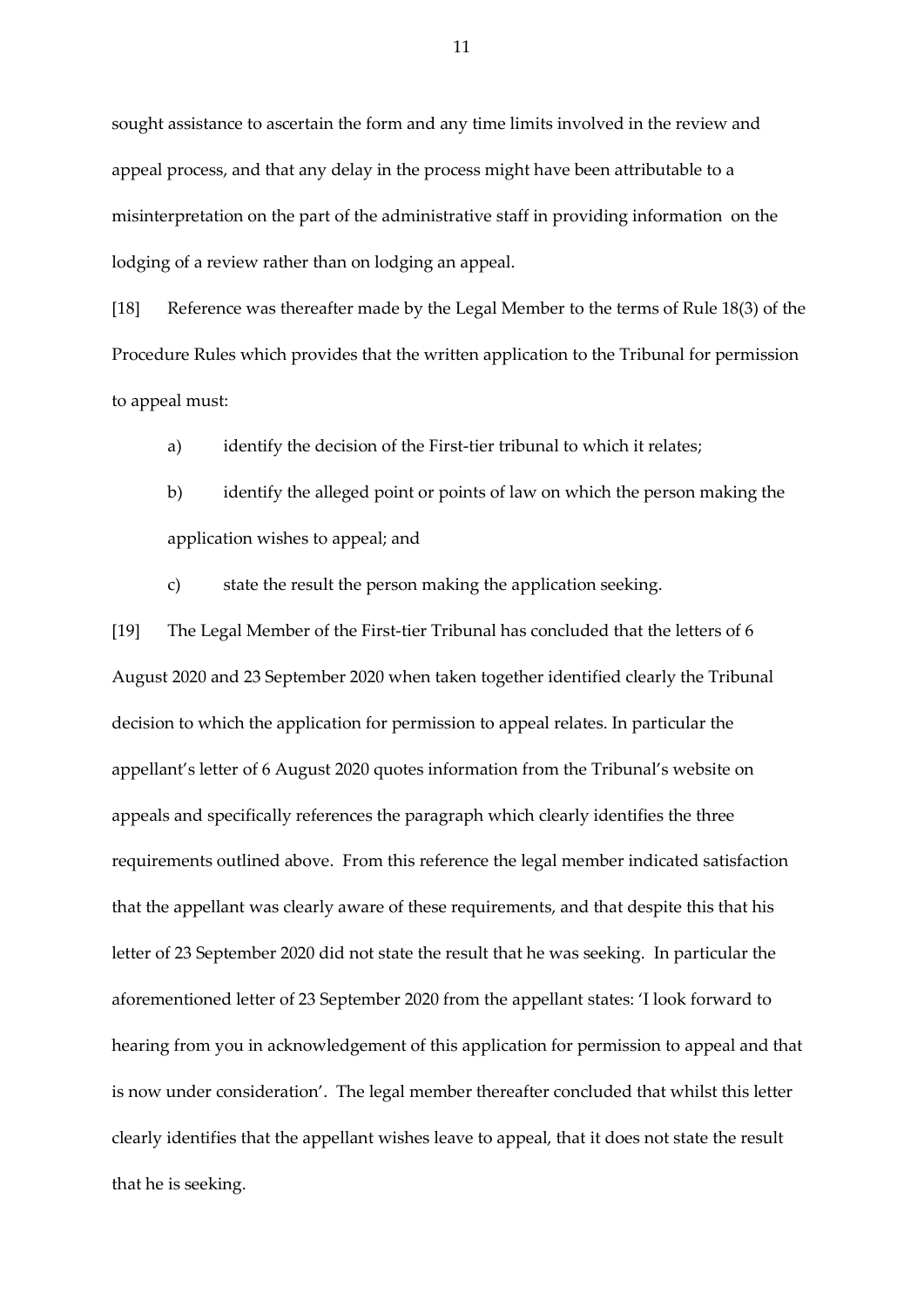[20] The Legal Member accordingly refused leave to appeal on the basis that the

application for leave to appeal lodged by The appellant did not meet the requirements

stated in rule 18(3) (c) of the aforementioned Procedure Rules.

[21] The Appellant now appeals against the foregoing decision.

#### **Grounds of appeal**

[22] In his notice of appeal dated 24 November 2020 the appellant states on form UTS-1

that:

"The First Tier Tribunal erred in law in determining that my Application for permission to appeal did not state resulting was seeking. It is clear in all the papers which were before the First Tier Tribunal when it considered my Application for Permission to Appeal exte4nding *(sic)* to 20 pages that the result which was being sought was the quashing of the Adjudicator's Decision of 29 July 2020. Indeed as a matter of law this is the only possible result I could seek which could be granted."

#### **Discussion**

[23] The Parking and Bus Lane jurisdiction was brought within the integrated structure of Scottish Tribunals within the General Regulatory Chamber of the First-tier Tribunal for Scotland as part of its rolling programme of reform on 1 April 2020. Prior to that date there was no statutory right to seek permission to appeal decisions of adjudicators to the Upper Tribunal for Scotland. On that date the Adjudicators of the Parking and Bus-lane Tribunal for Scotland became Legal Members of the General Regulatory Chamber of the First-tier Tribunal for Scotland. In the present application, whilst the index contravention was alleged to have occurred on 29 October 2019, that is prior to the integration of the Parking and Bus Lane Tribunal into the General Regulatory Chamber, given that the appellant's appeal was considered by the Legal Member of the First-tier Tribunal and the determination issued on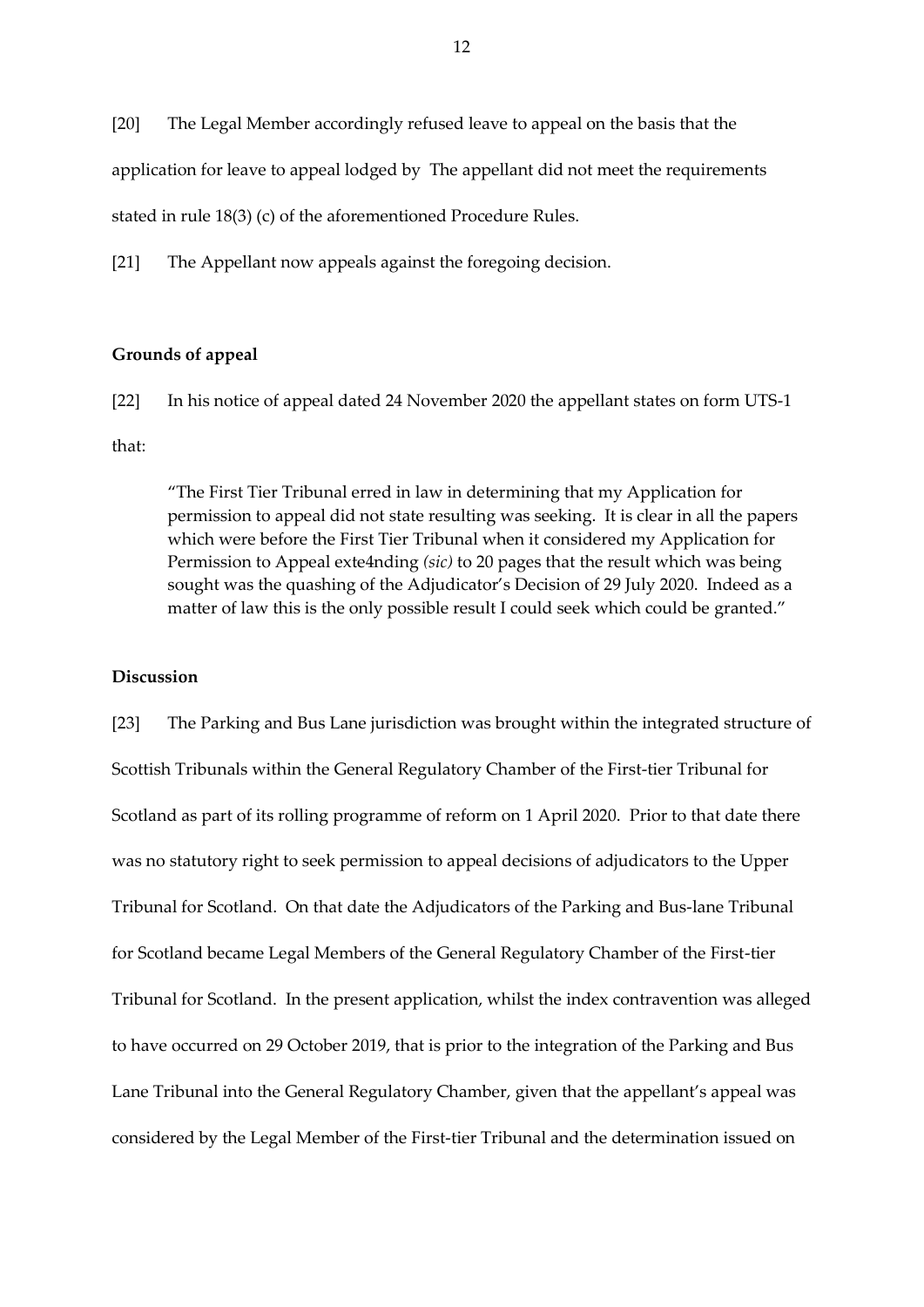29 July 2020, there does exist a statutory right to seek permission to appeal to the Upper Tribunal for Scotland in relation to this matter.

[24] The terms of section 46(1) the Tribunals (Scotland) Act 2014 ("the 2014 Act") provide that the Upper Tribunal for Scotland may only hears appeals in cases where permission to appeal has been granted either by the First-tier Tribunal or by the Upper Tribunal itself. Permission can only be granted in accordance with section 46(2)(b) of the 2014 Act if the appellant identifies an arguable error on a point of law in the decision of the First-tier Tribunal which he wishes to appeal.

[25] Certain First-tier Tribunal decisions are excluded decisions in terms of section 51 of the 2014 Act which cannot be appealed to the Upper Tribunal. All of these matters are set out in detail at Part 6 Chapter 1 of the 2014 Act. In particular so far as relevant, section 51 provides:

"A decision falling within any of sections 52 to 54 is an excluded decision for the purposes of  $-$  ... (b) an appeal under section 46 or 48."

Section 52 deals with decisions on review. So far as relevant, it provides:

"(1) Falling within this section is  $-$ 

(a) a decision set aside in a review under section  $43$  (see section  $44(1)(b)$ ), (b) a decision in such a review, except a decision of the kind mentioned in subsection (2).

(2) That is, a decision made by virtue of section  $44(2)(a)$  ... (and accordingly a decision so made is not an excluded decision)."

[26] Section 44(2)(a) of the 2014 Act relates to situations where the First-tier Tribunal has re-considered the case. The drafting of these provisions is such that it requires they are looked at together in order to understand what is an excluded decision under the 2014 Act. The effect of sections 51 and 52 is that a decision by the First-tier Tribunal to refuse to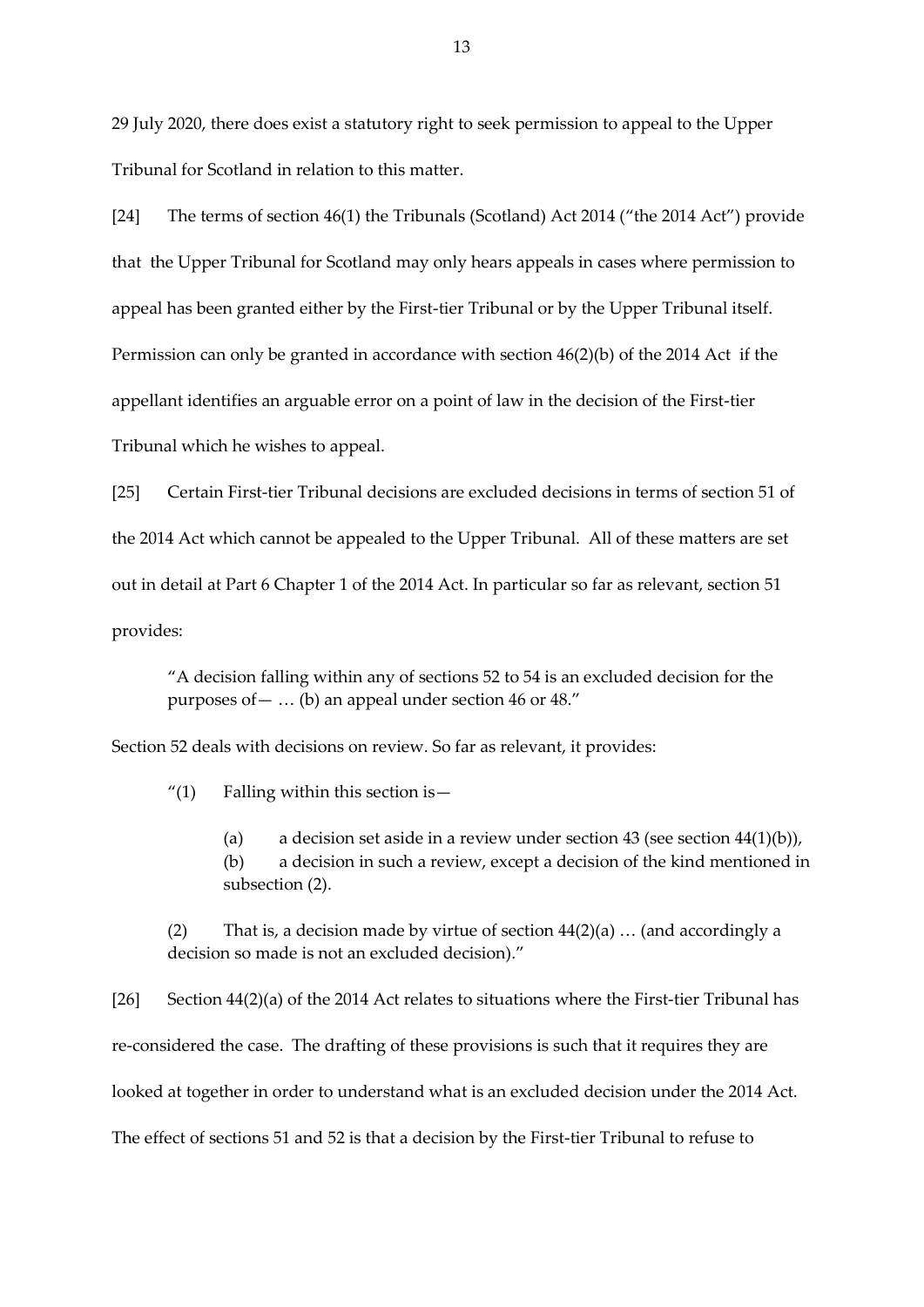exercise its discretion to re-make the original decision is an excluded decision. Accordingly such a decision cannot be made the subject of an appeal to the Upper Tribunal.

[27] In the present instance the decision of the legal member of 29 July 2020 was made subject to a Review in terms of section 43(1)(b) at the instance of the appellant. The matter was considered by Chamber President Green on 9 September 2020, under Rule 17 of The First-tier Tribunal for Scotland General Regulatory Chamber Parking and Bus Lane Appeals (Rules of Procedure) Regulations 2020, at which time the review was not allowed on the basis that the application for review had been lodged late.

[28] In the present case the First-tier Tribunal has decided to refuse to exercise its discretion to re-make the decision of the Legal Member following a detailed review by the Chamber President, and as such, this decision is an excluded decision having regard to the terms of sections 51 and 52 of the 2014 Act all as set out above. The appellant is not therefore entitled to appeal against the excluded decision of Chamber President Green made on 9 September 2020. Accordingly this decision cannot be made the subject of an appeal to the Upper Tribunal

[29] Following this refusal to allow his appeal following review, the appellant thereafter sought leave to appeal against the index decision of 29 July 2020 on 23 September 2020 in terms of section 46(1) of the 2014 Act. The grounds of appeal were as set out at paragraph 12 above. Accordingly and in terms of section 46(3)(a) of the 2014 Act permission was sought from the First-tier Tribunal for permission to appeal. The matter was subsequently considered by a legal member on 27 October 2020, at which time permission was refused in terms of Rule 18(3) of the Procedure Rules 2020. The detailed reasons for refusal are as set out at paragraphs 19 and 20 above, but broadly permission was refused on the basis that the appellant did not comply with the terms of Rule 18(3) of the Procedure Rules as he had not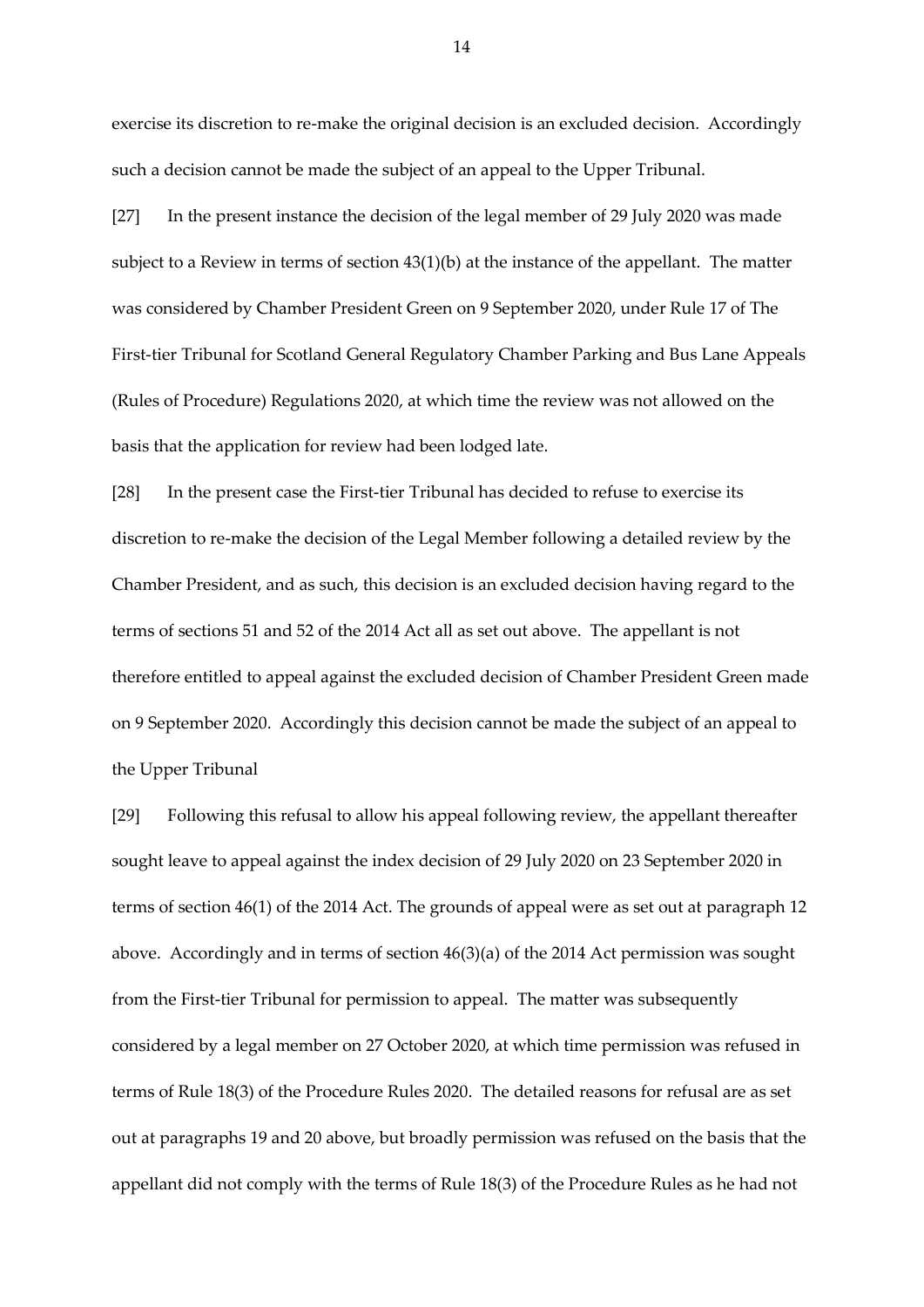complied with the terms of Rule 18(3)(c) in that he did not state the result that he was seeking. It is against this decision that permission to appeal is sought.

[30] In his reasons for requesting permission to appeal, in summary, The appellant states that he believes that the First-tier Tribunal erred in refusing permission to appeal, given that it was clear from the papers lodged by him with the First-tier Tribunal that that the result being sought by him was the quashing of the original decision of 29 July 2020, and indeed he states that as a matter of law that this was the only possible result he could seek or be granted.

### **Conclusion**

[31] The appellant has requested permission to appeal to the Upper Tribunal. His application for permission to appeal is as set out in his completed Form UTS-1 dated 24 November 2020.

[32] In terms of the relevant law, Section 46 of the Tribunals (Scotland) Act 2014 (hereinafter referred to as "the 2014 Act") provides:

#### **Appeal from the Tribunal**

- (1) A decision of the First-tier Tribunal in any matter in a case before the Tribunal may be appealed to the Upper Tribunal.
- (2) An appeal under this section is to be made—
	- (a) by a party in the case,
	- (b) on a point of law only.
- (3) An appeal under this section requires the permission of—
	- (a) the First-tier Tribunal, or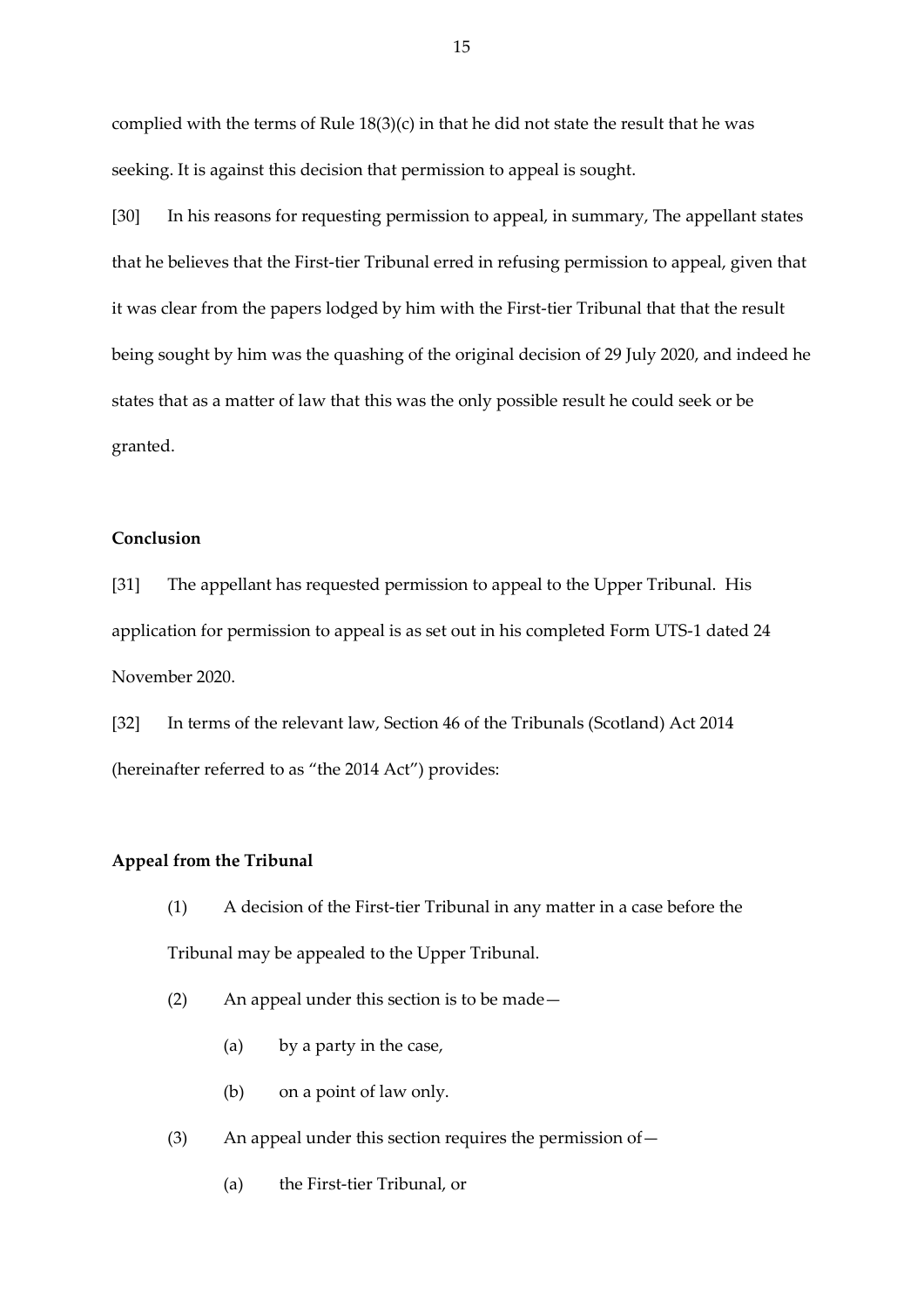(b) if the First-tier Tribunal refuses its permission, the Upper Tribunal.

(4) Such permission may be given in relation to an appeal under this section only if the First-tier Tribunal or (as the case may be) the Upper Tribunal is satisfied that there are arguable grounds for the appeal.

(5) This section—

- (a) is subject to sections  $43(4)$  and  $55(2)$ ,
- (b) does not apply in relation to an excluded decision."

[33] Rule 3 of The Upper Tribunal for Scotland Rules of Procedure 2016 (hereinafter 47 referred to as "the 2016 Rules") provides:

(6) The Upper Tribunal may, where the First-tier Tribunal has refused permission to appeal—

- (a refuse permission to appeal;
- (b) give permission to appeal; or

(c) give permission to appeal on limited grounds or subject to conditions; and must send a notice of its decision to each party and any interested party including reasons for any refusal of permission or limitations or conditions on any grant of permission.

(7) Where the Upper Tribunal, without a hearing—

(a) refuses permission to appeal; or

(b) gives permission to appeal on limited grounds or subject to conditions, the appellant may make a written application (within 14 days after the day of receipt of notice of the decision) to the Upper Tribunal for the decision to be reconsidered at a hearing.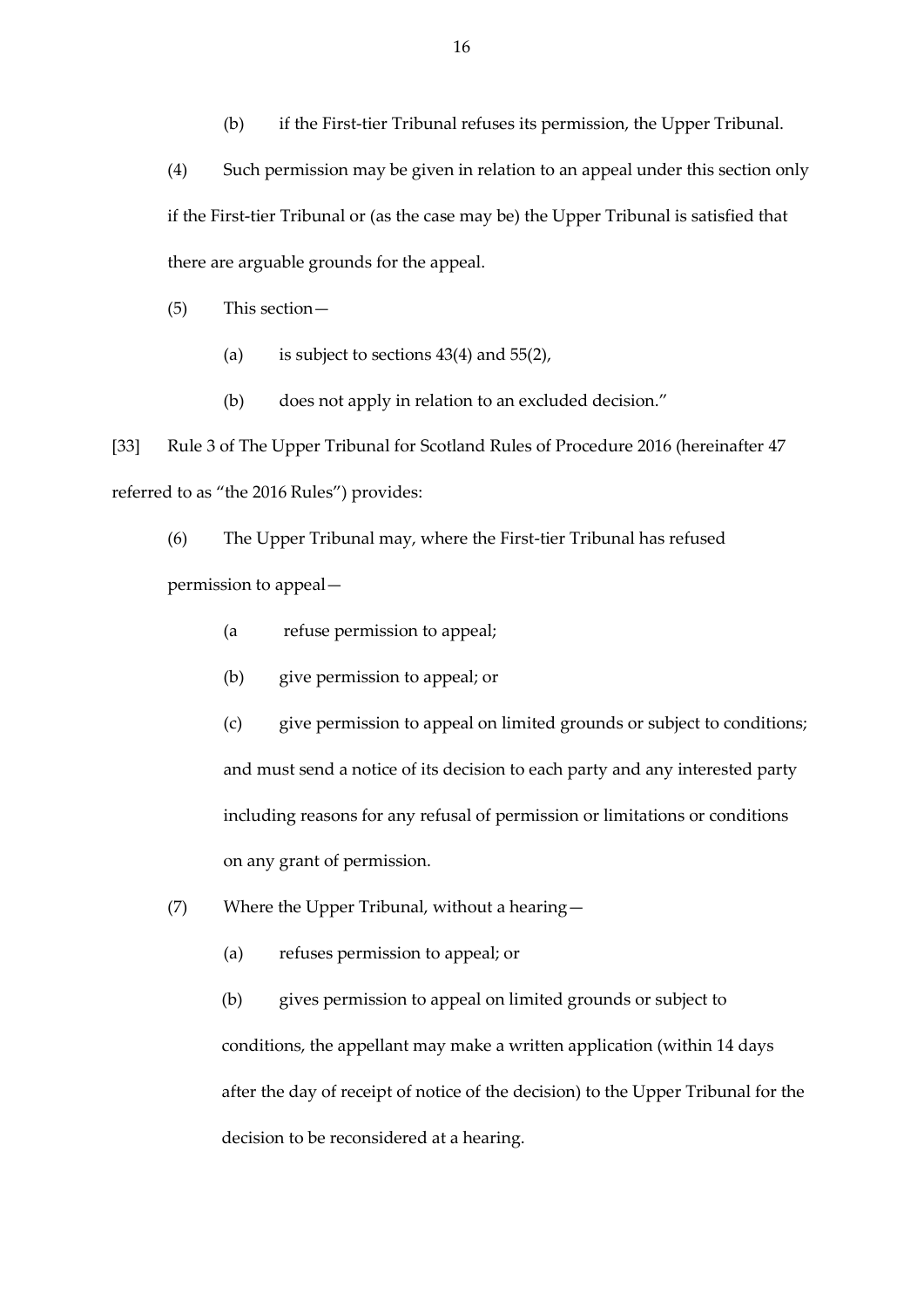(8) An application under paragraph (7) must be heard and decided by a member or members of the Upper Tribunal different from the member or members who refused permission without a hearing.

(9) Where the First-tier Tribunal sends a notice of permission or refusal of permission to appeal to a person who has sought permission to appeal, that person, if intending to appeal, must provide a notice of appeal to the Upper Tribunal within 30 days after the day of receipt by that person of the notice of permission or refusal of permission to appeal."

[34] Accordingly and from the foregoing Section 46 of the 2014 Act it is apparent that the appellant may only appeal to the Upper Tribunal on a point of law (section 46(2)(b) of the 2014 Act) and that permission to appeal to the Upper Tribunal can only be granted where the Upper Tribunal is satisfied that there are arguable grounds for appeal. Further, Rule 3(6) of the 2016 Rules makes clear that the Upper Tribunal is entitled to: refuse permission to appeal; give permission to appeal on all grounds sought; or give permission to appeal on limited grounds. The question therefore to be considered at this stage, is whether the Upper Tribunal is satisfied that the purported points of law, as identified by the appellant, set out arguable grounds for appeal. It is incumbent therefore upon the appellant, at this stage to establish that there are arguable grounds for appeal. This necessitates that the appellant establish that there has been an error of law, which would include: (i) an error of general law, such as the content of the law applied; (ii) an error in the application of the law to the facts; (iii) making findings for which there is no evidence or which is inconsistent with the evidence and contradictory of it; and (iv) a fundamental error in approach to the case: for example, by asking the wrong question, or by taking account of manifestly irrelevant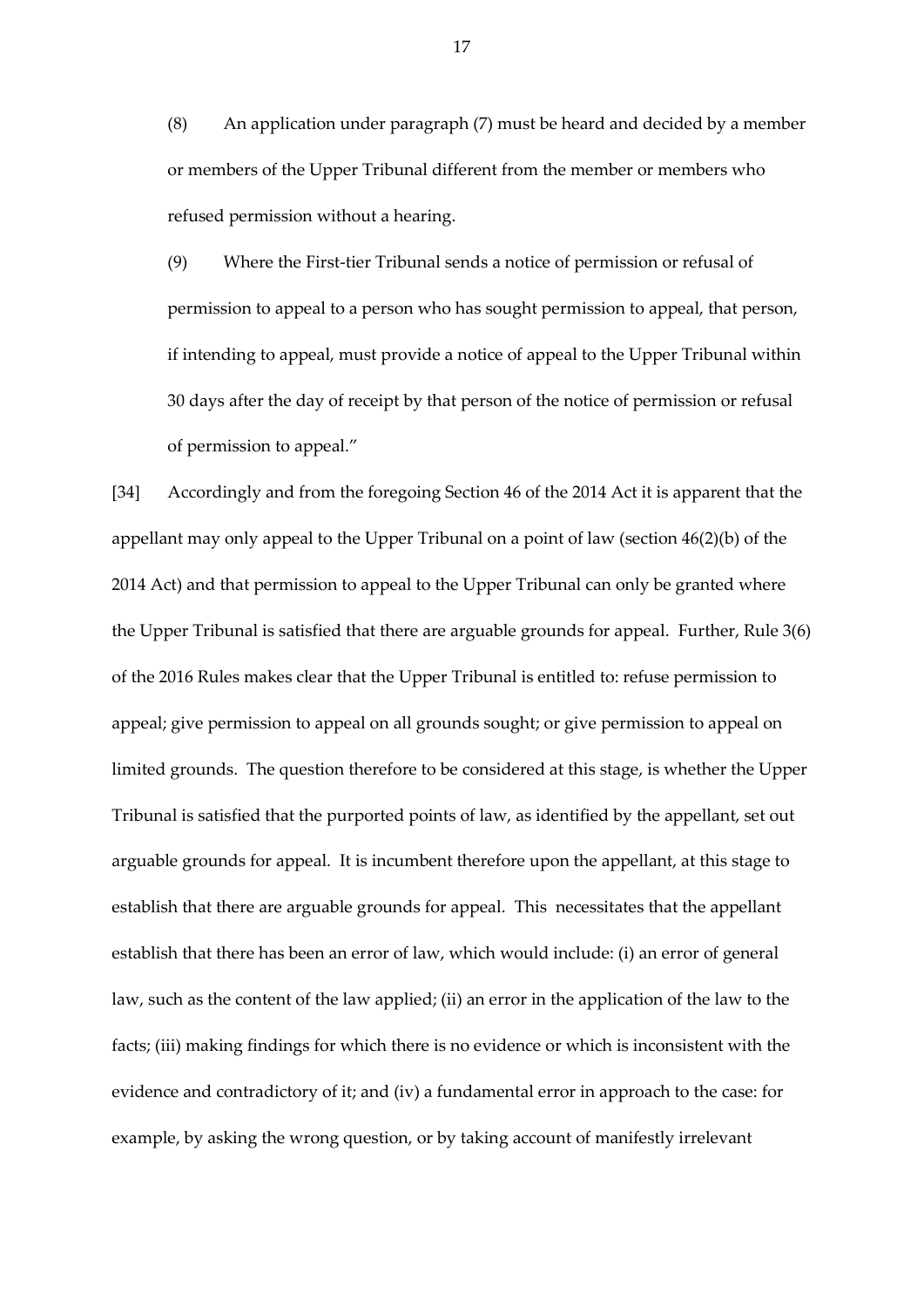considerations, or by arriving at a decision that no reasonable tribunal could properly reach (see *Advocate General for Scotland* v *Murray Group Holdings* 2016 SC 201 at paras 42 to 43).

[35] In the present appeal however the appellant does not however seek to engage to any meaningful extent with the reasoning set out in the decision of the legal member of the Firsttier Tribunal dated 27 October 2020. It is quite apparent from the wording of the decision by the legal member on that date that permission to appeal was refused on the grounds that the appellant had not complied with the requirements of Rule 18(3) of the Procedure Rules, and specifically the requirements of Rule 18(3)(c) of said Rules which requires that a written application to the tribunal for permission to appeal must state the result the person making the application is seeking. The reasoning of the appellant appears to be to the effect that when taken as a whole that the written terms of his application readily disclose the remedy sought by him, and that it could reasonably be inferred that the remedy sought by him was the quashing of the decision of 29 July 2020, given that this was in his submission as a matter of law the only possible result that he could seek or that could be granted.

[36] In the reasons provided by the appellant for requesting permission to appeal at section 7 of the form UTS-1 he does not any stage indicate that he had been unaware of the requirements of Rule 18(3)(c) at the time when he lodged his initial application for permission to Appeal, but rather he states that the requirements of Rule 18(3)(c) should have been inferred from the substantive grounds of appeal lodged by him. Indeed the terms of the grounds specified in section 7 of the UTS-1 appear to indicate that the appellant chose not to specifically address the terms of this section, believing that there was no requirement upon him so to do.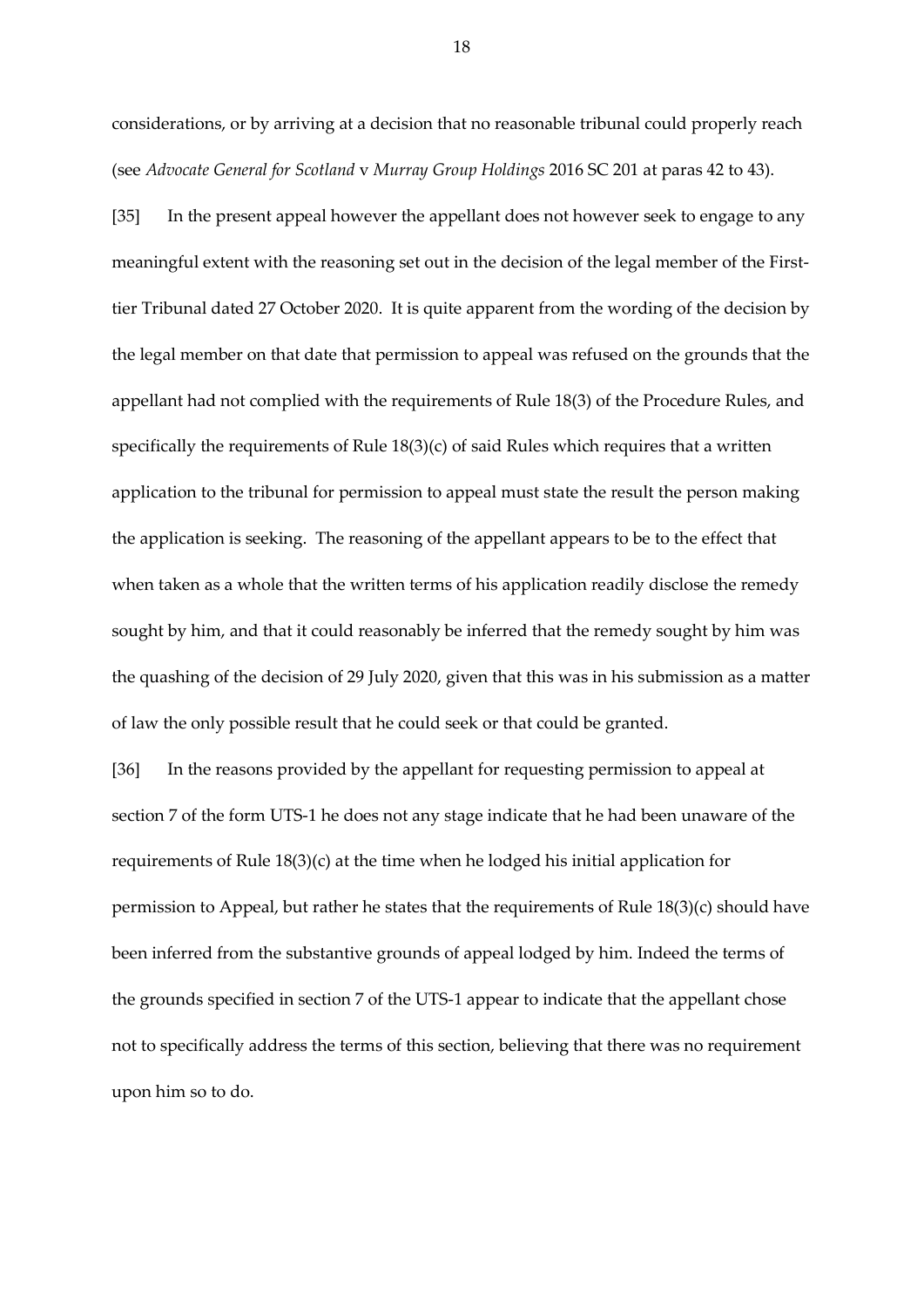[37] Having considered the terms of Rule 18 of the Rules, the requirements for parties seeking permission to appeal under section 46(3)(a) of the 2014 are set out in detail in Rule 18(1). At Rule 18(3) it states clearly that an application under paragraph (1) must:

#### (a) identify the decision of the First-tier Tribunal to which it relates,

- (b) identify the alleged point or points of law on which the party making the application wishes to appeal, and
- (c) state the result the party making the application is seeking.

[38] Having considered the foregoing terms it is apparent that the requirements of an application for permission to appeal are mandatory and that they are cumulative. In other words any such application must comply with all three requirements to satisfy the terms of Rule 18(3). The Rule makes clear that the requirement to state the result sought by the applicant requires to be specifically stated, and that in addition to setting out the grounds for the appeal. Given that the relevant rules specifically require this ground be stated, it is not sufficient for a party to simply omit this requirement on the basis that it might be possible for it to be inferred from the other grounds of the appeal. Put simply, if there had been no requirement to specifically state the result sought, then there would have been no need for the terms of Rule 18(3)(c). Accordingly in the absence of compliance with Rule 18(3)(c) specifically identifying the remedy sought by the party, the requirements of this section have not been satisfied.

[39] As set out above in his stated grounds of appeal the appellant states that the First Tier Tribunal erred in law in determining that my Application for permission to appeal did not state the result he was seeking, but having considered the terms of the appellant's application, it is not clear what error of law is said to have been made by the First-tier Tribunal. Indeed it would appear that on any reasonable examination of the position that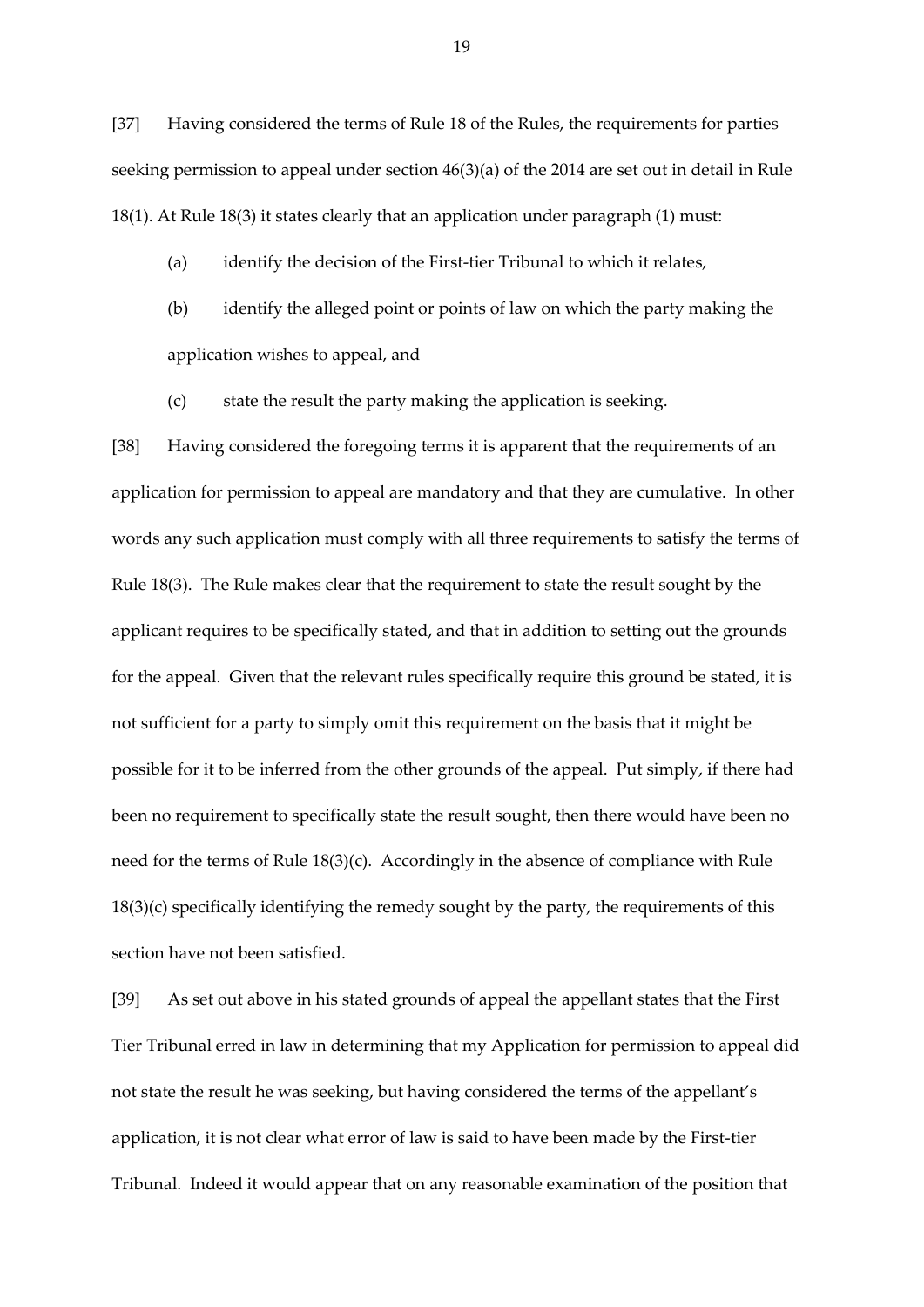the appellant did not state any such grounds and as indicated earlier it is not for the Tribunal to seek to infer grounds from general appeal grounds. It is not clear from all the papers which were before the First Tier Tribunal what result was being sought by the appellant and in these circumstances I am unable to conclude that there was any error in law on the part of the legal member of the First-tier Tribunal. It appears to be clear that in lodging his appeal to the First-tier Tribunal that the appellant has not complied with the terms of Rule 18(3)(c), and I am unable to conclude that in so holding and refusing permission to appeal, that there has been any error in law on the part of the First-tier Tribunal.

[40] In the circumstances the appellant has failed to identify any point of law and I am therefore not satisfied that there are arguable grounds for appeal. Permission to appeal is therefore refused. This however is not the only reason for refusal.

[41] In terms of the arguability of the appeal, the appellant has stated grounds of appeal all as set out at paragraph 12 above.

[42] On the factual position, there are a large number of issues where the appellant simply disagrees with the decision of the First-tier Tribunal, and says that the First-tier Tribunal made the wrong findings and came to the wrong conclusions. Unfortunately, that does not allow an appeal to succeed, given that an appeal is not simply a rehearing of the case from the beginning. An appellate court is not permitted to overturn a decision made by a Tribunal at first instance just because that court disagrees with that decision (on the hypothesis that it did so disagree). That is because the Tribunal at first instance in this instance had the benefit of seeing and hearing witnesses, and assessing the whole of the evidence. Having done so and having assessed the questions of credibility and reliability, it was their task to make findings about the truth of the matters. An appellate court cannot go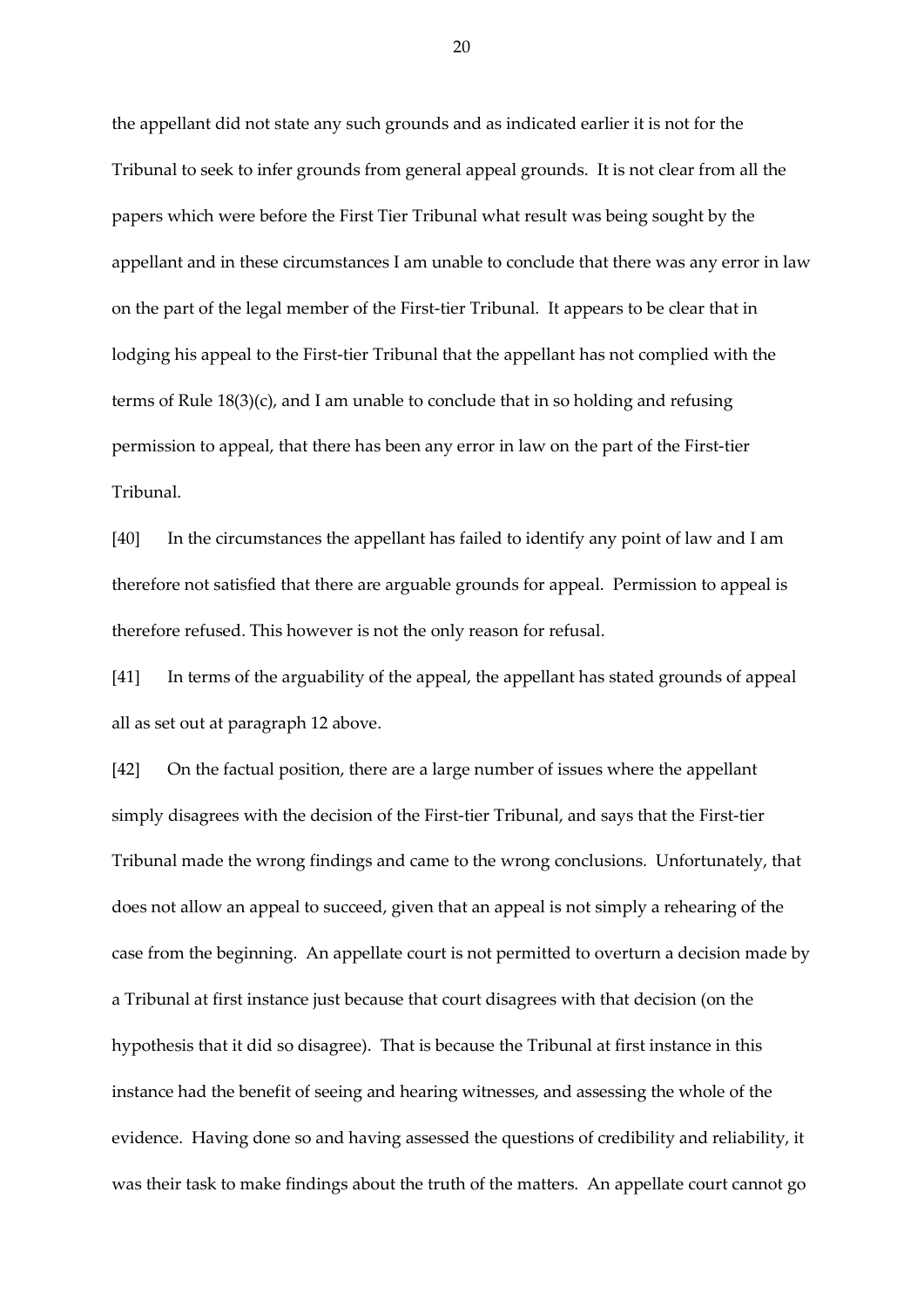behind that, unless the appellant shows that their findings of fact are not rational, or fail to take proper account of the accepted evidence, or were otherwise findings which a reasonable Tribunal could not make. Determinations of questions of credibility and reliability of witnesses, and of determining the weight to be attached to such evidence are matters for the Tribunal. In the present case the First-tier Tribunal has discharged its function as required. The legal member of the Tribunal has demonstrated that the evidence and the submissions have been considered by summarising the salient points applicable to the decision after the hearing. The summary provided by the legal member clearly sets out what evidence was accepted by and what evidence was not, which assessment is apparent from the findings of the legal member.

[43] Having considered the evidence and submission the legal member has stated that the Tribunal was not satisfied that the blue badge was validly displayed at the relevant time. Further the legal member has stated that the Tribunal was satisfied that the appellant's vehicle was parked as recorded on the penalty charge notice and in so doing has also stated that it was not accepted that the appellant was parked there to drop off or pick up Ms Kirkpatrick within the ordinary and intended meanings of those words. From the terms of the original decision is quite apparent what evidence was accepted and what evidence was not and further what weight had been attributed to that evidence in coming to that decision. It is not necessary for the Legal Member to specifically outline every piece of the evidence that has been accepted and what weight should be attributed to that evidence where, as in the present case this can be readily inferred from the findings in fact made by the legal member. Whilst I accept that the appellant may not agree with the assessment of the legal member in relation to that evidence, for the reasons given above that is not a matter for the Upper Tribunal to consider further.